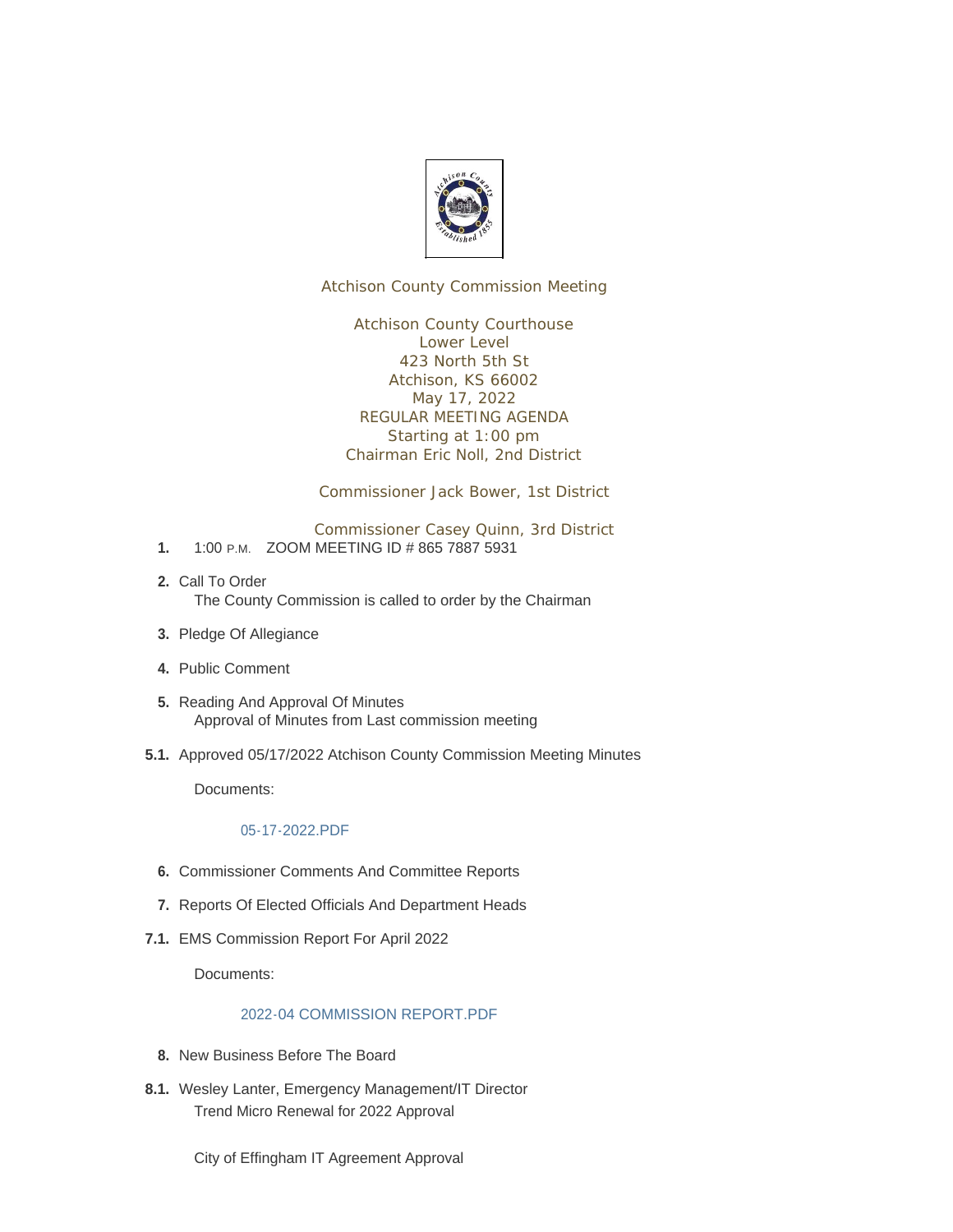- 8.2. Emily Genail, Road & Bridge Berry Tractor Purchase Order Approval
- 8.3. Mark Zeltner, Finance Director 2021 Audit Letter Approval
- 8.4. NEK Multi-County Health 2023 Budget Request
- **8.5.** NEKAAA 2023 Budget Request
- Atchison Conservation District **8.6.** 2023 Budget Request
- 8.7. Atchison County Fair And Fair Maintenance 2023 Budget Request
- 8.8. Atchison County Historical Society 2023 Budget Request
	- 9. Old Or Unfinished Business Before The Board
- 10. County Counselor Updates
- 10.1. Patrick Henderson, County Counselor Project Authorization and Sale Resolution Approval
	- Executive Sessions ( Time Reserved For Executive Sessions) **11.**
	- 12. Presentation And Approval Of Claims
	- 13. Presentation Of Petitions, Memorials, And Remonstrances
	- 14. Introduction And Consideration Of Resolutions
	- 15. Notices And Communications
	- 16. Public Comment
	- 17. Adjournment
	- 18. Zoom Details

**Atchison County will be limiting public access to all Atchison County departments and offices to take preventative measures designed to reduce the spread of the Coronavirus illness. We are making arrangements to adjust services to be in the best interest of the employees and citizens of Atchison County and following the interim guidance as provided by KDHE and the CDC. The Atchison County Board of County Commission meetings will be utilizing Zoom to meet the Kansas Open Meetings Act. Members of the public can connect to the meetings via smart phone, or computer connections. The meeting ID number will be listed on the corresponding agenda. Members of the public can attend the BOCC meeting in-person; however, we urge and encourage all citizens to take active steps to prevent the spread of COVID-19. If you**